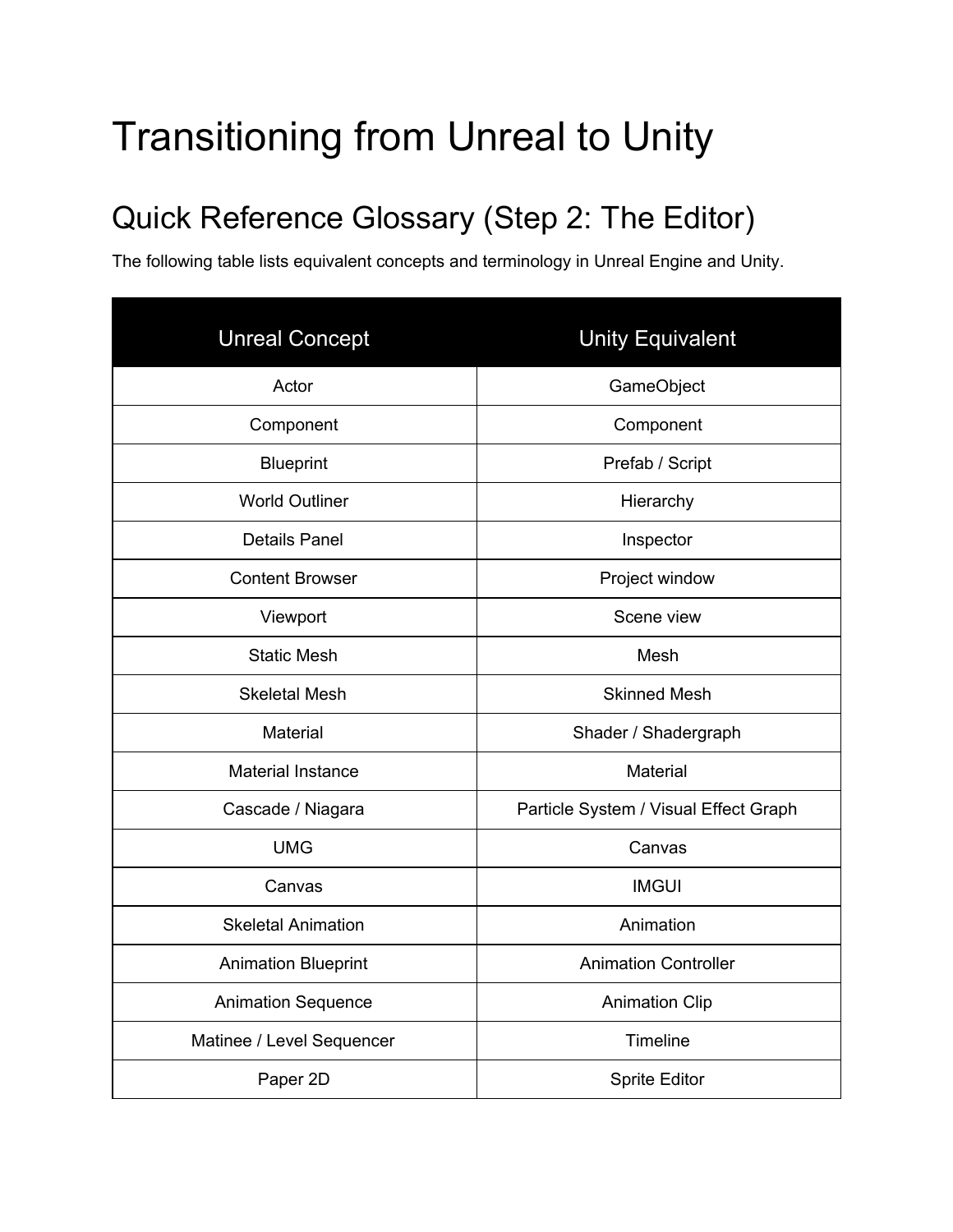| LineTrace                   | Raycast                    |
|-----------------------------|----------------------------|
| <b>Physics Properties</b>   | <b>Rigidbody Component</b> |
| <b>Collision Properties</b> | <b>Collider Component</b>  |

## Supported Asset Formats (Step 3: Project and Assets)

Unity supports a broad array of file formats:

| <b>Exported 3D</b>    | .fbx, .dae (Collada), .3ds, .dxf, .obj                                                   |
|-----------------------|------------------------------------------------------------------------------------------|
| <b>Proprietary 3D</b> | Autodesk® 3ds Max® /Maya®, Blender, Cinema4D, Modo, LightWave,<br>Cheetah <sub>3</sub> D |
| Images                | .bmp, .exr, .gif, .hdr, .iff, .jpg, .pict, .png, .psd, .tga, .tiff                       |
| Audio                 | .aif .wav, .mp3, ogg, .xm, .mod, .it, .s3m                                               |
| Fonts                 | .ttf, .otf                                                                               |
| Video                 | .asf, .avi, .dv, .m4v, .mov, .mp4, .mpg, .mpeg, .ogv, .vp8, .webm, .wmv                  |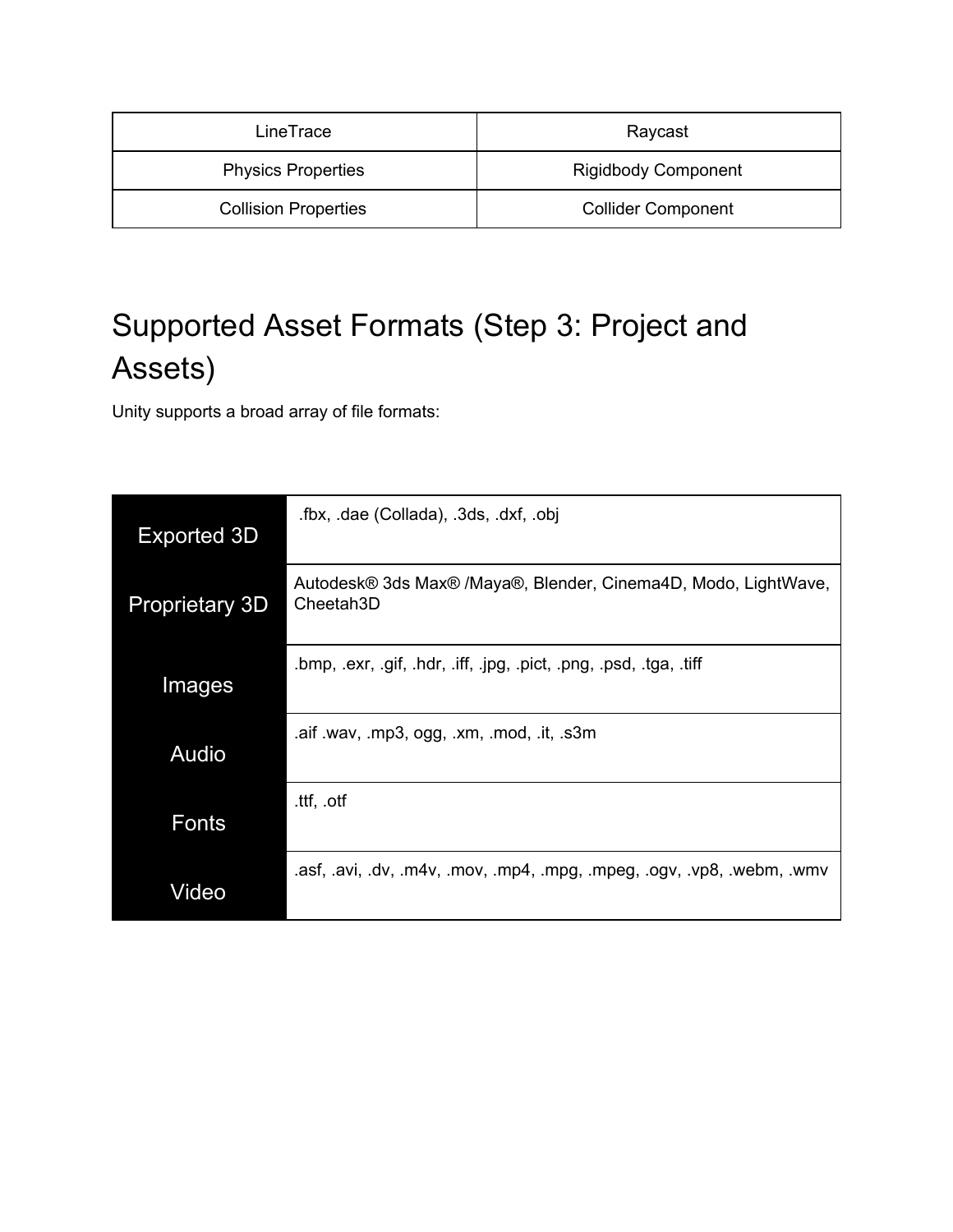# Similarities with scripting for Unreal (Step 6: Scripting in Unity)

Unlike Unreal, which uses C++ for low level behavior and Blueprints for scripting, all Unity scripting is done in C#. However, just like Unreal, Unity scripting is mostly based around [handling game events](https://docs.unity3d.com/Manual/EventFunctions.html) like frame updates and overlaps.

You can find some examples below:

| <b>Unreal</b>         | Unity            | <b>Description</b>                          |
|-----------------------|------------------|---------------------------------------------|
| Begin Play()          | Start()          | Called the frame the object in initialized. |
| Tick()                | Update()         | Called every frame                          |
| OnActorOverlapBegin() | OnTriggerEnter() | Called when a volume is overlapped.         |
| Destroyed()           | OnDestroy()      | Called when the object is Destroyed.        |